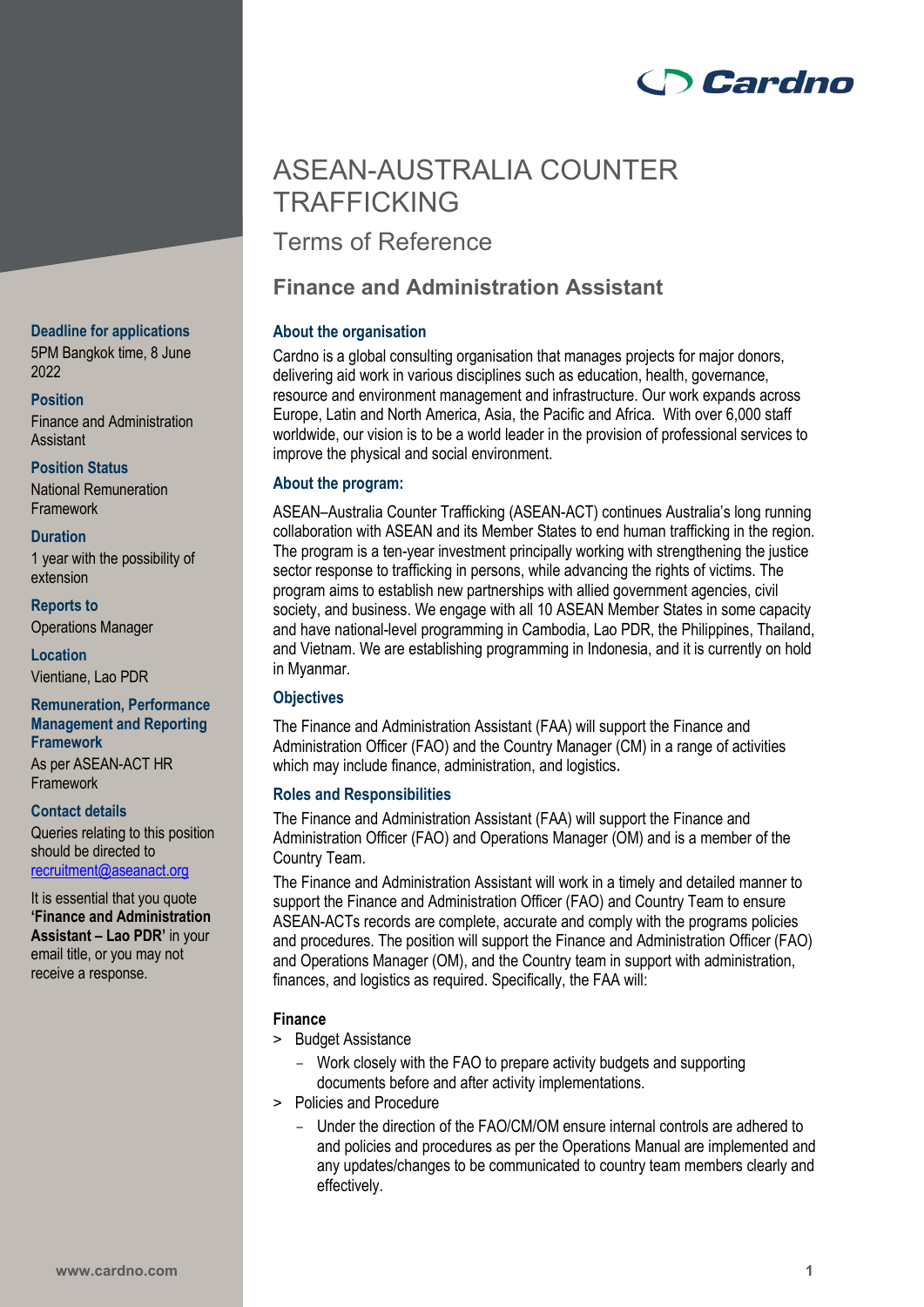

- Ensure policies and procedures/payment to government partners are in accordance with government finance regulation.
- > Reporting
	- Assist the FAO prepare supporting documents for cash and bank transactions in a timely manner.
	- Assist the FAO and provide financial details/inputs in program reports to CM/OM.
	- Support the FAO to provide timely and quality report to government partners as instructed by CM.
- > Cash Management
	- Assist the FAO process petty cash payments and acquittals, banking, transfers and payments.
	- Assist the FAO on cashflow forecasts and cash reporting.

#### **Administration**

- > Office management
	- Work closely with the FAO to keep essential office consumables such as office supplies, stationery, inventory list and fixed asset record up to date.
	- Support the FAO with the program office files, ensuring all expenditure has adequate supporting documents as per the Operations Manual.
	- Scan all files and upload to OneDrive each month as part of the month end process.
	- Manage and distribute correspondence documents to government counterpart as required.
	- Maintenance logbook and other documents related to program vehicle.
- > Logistics
	- Work closely with the FAO and Country Team to Arrange and coordinate logistics for program related travel including visa, airfares, accommodation and transport, and liaise with the Logistics Coordinator to provide updates of bookings where required.
- > Activity support
	- Assist with the arrangement of logistics that relates to training, workshops and meetings, and any other program events.
	- Liaise with country teams and management to confirm and book venues and services for program activities.
	- Support the Country Team with workshop materials and set up workshop venue.
	- Work closely with the FAO to process the payment of travel allowance to counterparts in accordance with the Operations Manual.
	- Support the Country Team at events, trainings or other program activities to ensure quality delivery and high standards.
- > Ensure compliance with DFAT core policies, including but not limited to Disability and Child Protection Policy.
- > Other duties as directed by the CM/OM.

#### **Selection Criteria**

#### **Qualifications**

> Post-secondary or tertiary qualification in a relevant discipline, such as financial management, accounting, or public administration is desirable.

## **Essential**

> Experience with budgeting, bookkeeping, and support to operations.

## **Child protection**

Cardno is committed to child protection and safeguarding the welfare of children in the delivery of our International Development programs. Recruitment and selection procedures reflect this commitment and will include relevant criminal record checks.

#### **Cardno is an equal opportunity employer**

Cardno encourages women to apply. Cardno recognises the moral and legal responsibility to provide an equal opportunity workplace by ensuring that all recruitment and selection decisions are based on the best qualified and experienced candidate who can perform the genuine inherent requirements of the position.

#### **Cardno is committed to Safety and the Prevention of Sexual Abuse and Harassment (PSEAH), Child Protection and bribery**

**prevention.** We want to engage with the right people to deliver our client programs. As part of our approach you will be subjected to formal background screening, criminal record checks, employment verification, and periodic compliance checks. All Cardno staff receive safety, compliance and safeguards training and are responsible for contributing to a safer working culture.